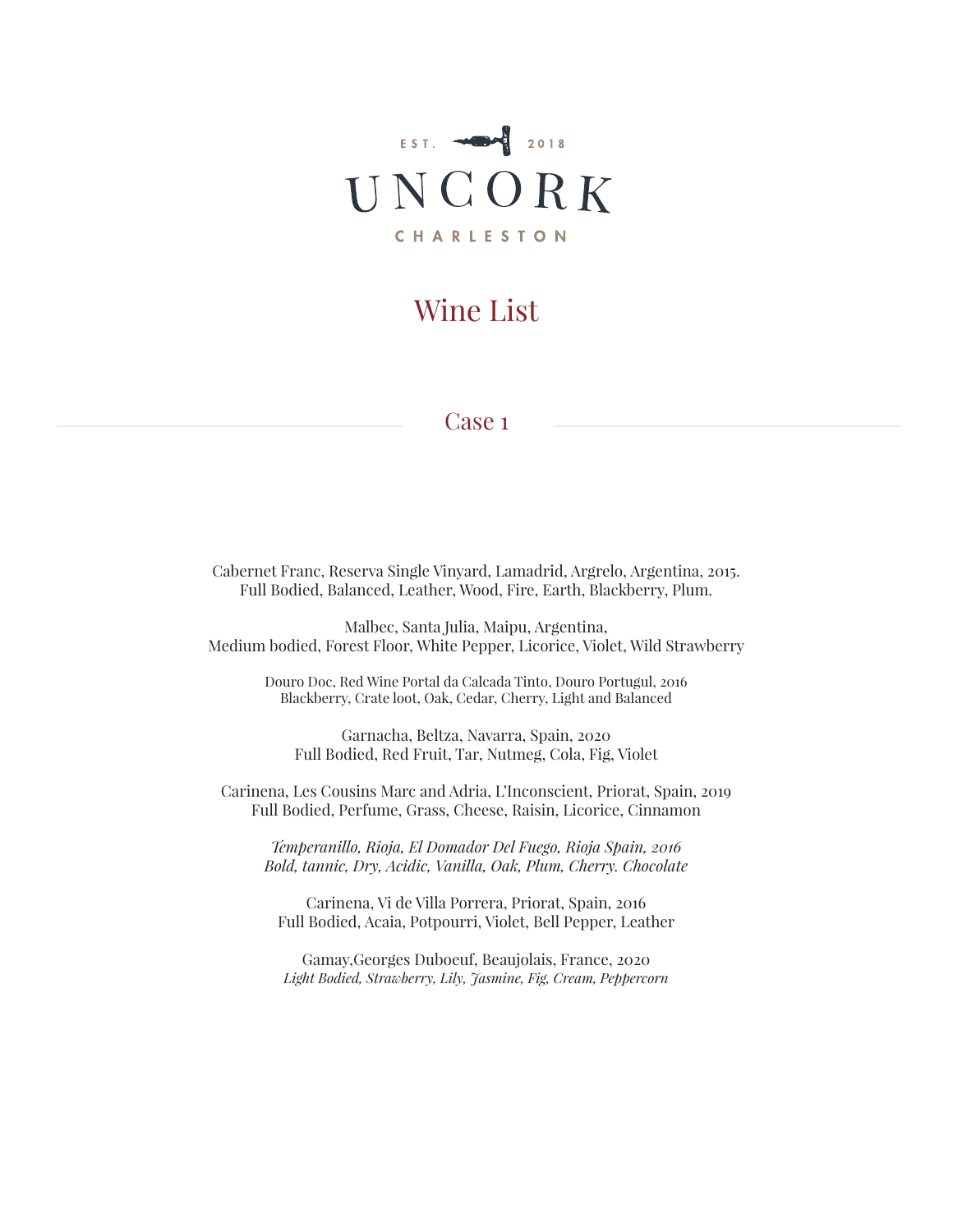

### Case 2

Cabernet Sauvignon, Chateau Les Barrailots, Mageux, France, 2018 *Full Bodied, Sun Dried Tomato, Arugula, Stone Fruit, Apricot,* 

Nebbiolo, Luigi Giordano Cvanna, Barbaresco, Italy, 2019 Medium Bodied, Leather, Pepper, Licorice, Dried Rose, Orange Rind, Asparagus

Barbera, G.D Vajra, Barbera d Alba, Italy , 2020 Medium bodied, Cherry Red Fruit, Marzipan, Raisin, Marmalade

Grignolino, Tenutad Asti, Grignolino d Asti, Italy, 2018 *Medium bodied, Lemon, Lime, Apple, Pear, Peony, Baking Spice*

Mascalese, Tenute Bosco, Etna, italy, 2018 *Full Bodied, Orange Peel, Tangerine, Bubblegum, Apple, Cheese*

Corvina, Le Ragose, Amarone Della Valpolicella, Italy, 2009 *Full Bodied, Persimmon, Apricot jam, Bitter Almond, Sassafras*

Blantina, Carski Vinogradi, Gnojnice, Bosnia & Herzegovina, 2016 *Medium bodied, Forest Floor, Cranberry, Vanilla, Oak, Musk*

Cabernet Sauvignon, Sangio, Stellenbosch, South Africa, 2017,. *Medium Bodied, Dry, Tannic, dried Cherry, Tomatoes, Earthy, Acidic.*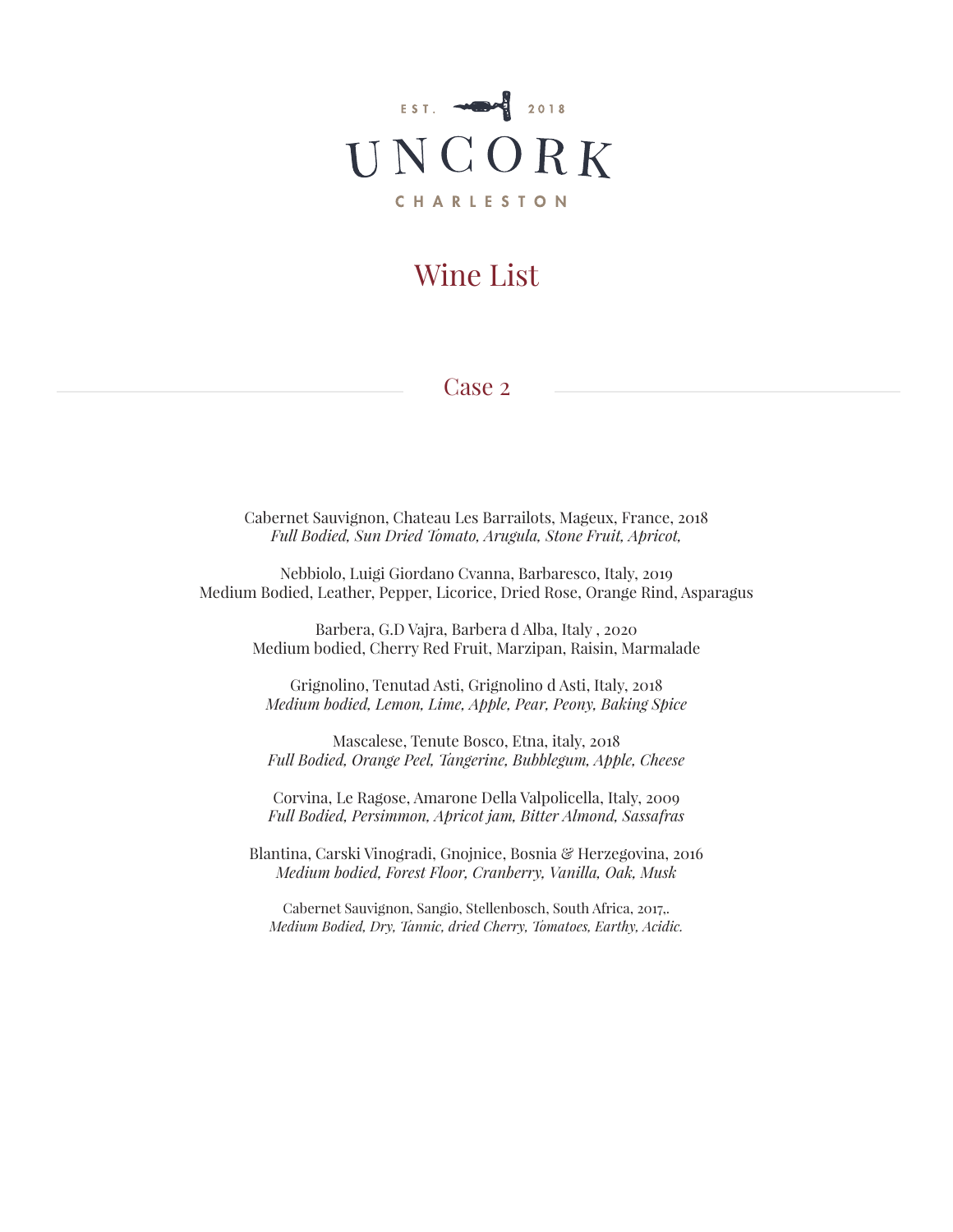

### Case 3

Carignan, Lioco, Mendocino County, United States, 2019 *Full Bodied, Minerals, Earthy, Fig, YEast, Raisin*

Cabernet Sauvignon, Iron and Sand, Paso Robles , United States, 2019 *Full Bodied, Cocoa, Cinnamon, gingerbread,Graham Cracker,* 

Pinot Noir, Vin de Days, Oregon, United States, 2020 *Light, Smooth, Dry, Acidic, Raspberry, Smoke, Minerals, Tobacco*

Zinfandel/Syrah, Dueling Pistols, Dry Creek Valley, United States, 2016 *Full Bodied, Marmalade, Celery, Lavender, Violet, Maple Syrup, Toast*

Pinot Noir, The Calling, Russian River Valley, United States, 2020 Medium Bodied, Cherry, Earthy, Leather, Pepper, Cinnamon

Merlot, Dusted Valley, Boomtown, Washington, United States, 2018 *Full bodied, Pepper, Mint, Carob, Magnolia, Violet*

Zinfandel, Timeplace, Lodi, California, 2018 *Medium Bodied, Orange Blossom, Salt, Rose, Gardenia, Plum, Raspberry*

Cabernet Suavignon, Taken, Napa Valley, United States, 2018 Full Bodied, Graphite, Oak, Chocolate, Fruitcake, Lavender, Chervil, Stone Fruit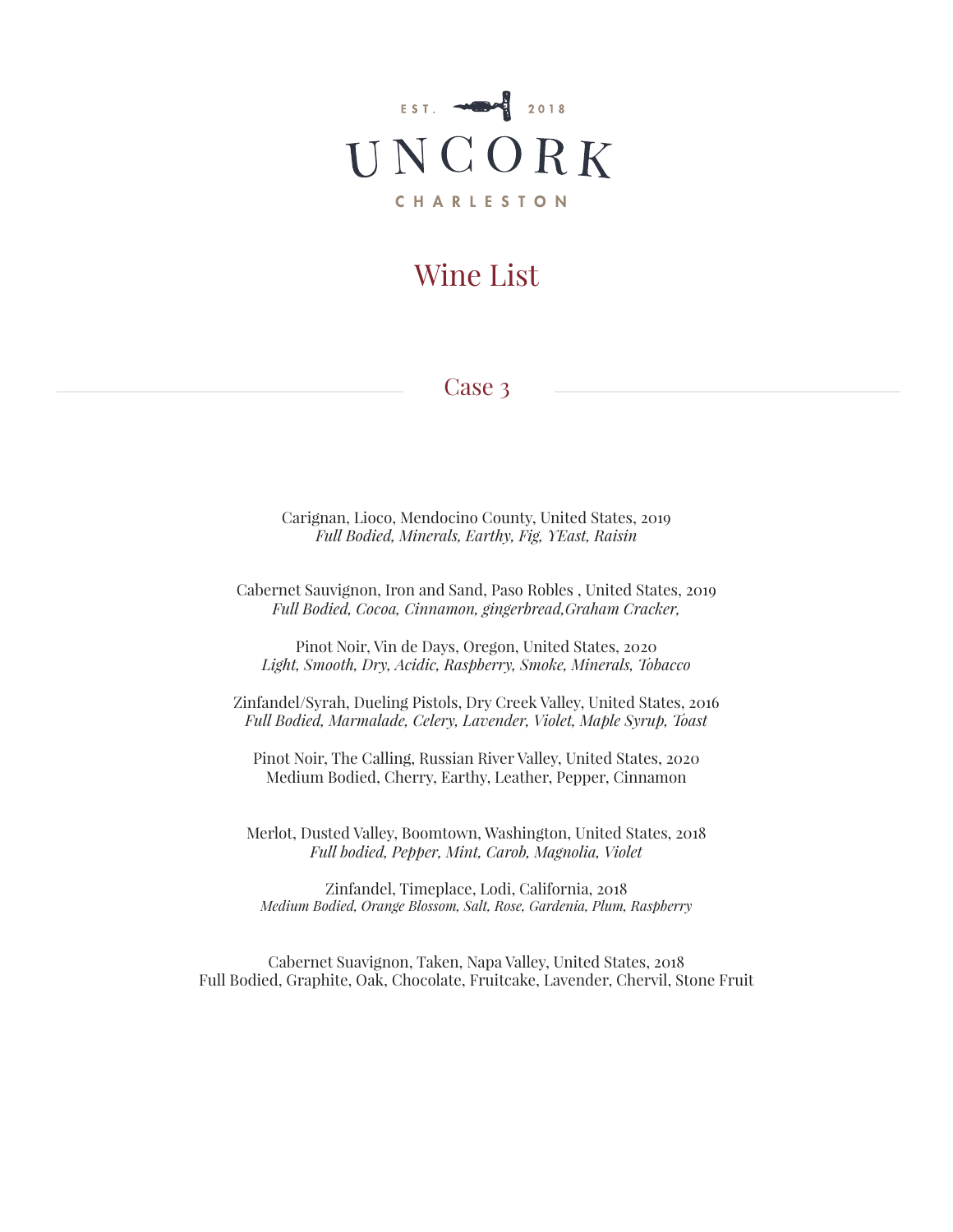

#### Case 4

Moscato,Cantine Pellegrino, Terre Siciliane, Italy, 2019 *Medium Bodied, Melon, Green Apple, Lemon, Orange, Stone*

Chenin Blanc, Les Tetes, Vin de France, France, 2020 *Medium Bodied, Grapefruit, Beeswax, Honey, Brioche, Almond, Elderflower*

> Pinot Gris, , Joseph Cattin, Alsace, France, 2020 *Medium, Citrus, Minerals, Apple, Earthy*

Chardonnay, Veramonte, Casablance Valley, Chile, 2019 *Medium Bodied, Oak, Butter, Vanilla, Smoke, Honey, Banana*

Chenin Blanc, Mary Taylor, Anjou, France, 2021 Light Bodied, Pear, Apricot, Grapefruit, Banana, Pepper

Sauvignon, Arona, Marlborough, New Zealand, 2021 *Medium bodied, Pineapple, Apple, Jalapeno, Pepper, Curd, Lavender*

Pinot Blanc, Dopff & Irion, Cuvee Rene Dopff, Alsace, France, 2019 MEdium Bodied, Pear, Melon, Grapefruit, Minerals, Honey, Stone